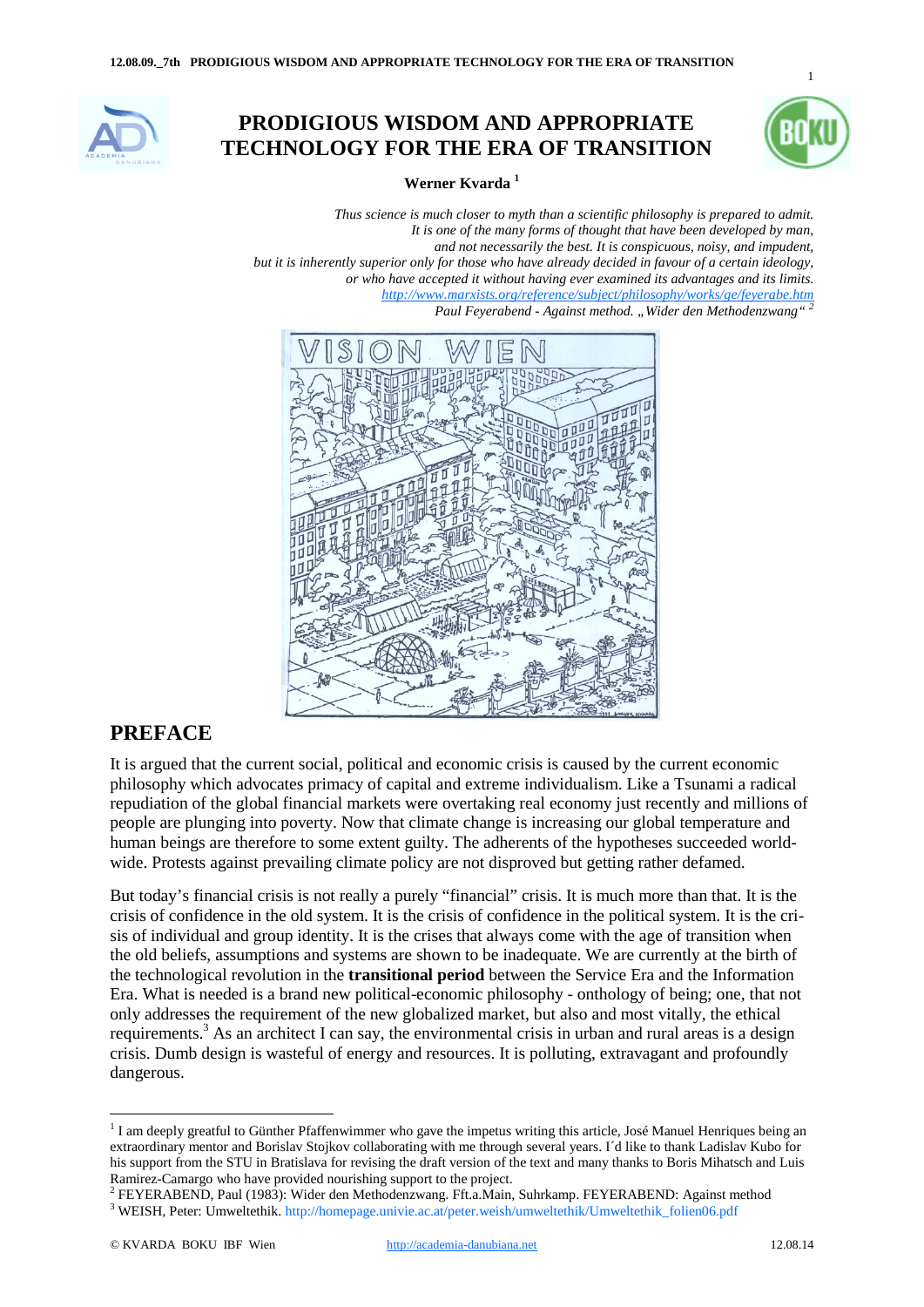Very recently in 2005 **Jared M. Diamond** was writing a book called "*Collapse: How Societies Choose to Fail or Succee*d", intending for his writers, that its readers should learn from history. This book employs the comparative method to understand societal collapses to which environmental problems contribute. Diamond lists eight factors which have historically contributed to the collapse of past societies: Deforestation and habitat destruction, Soil problems (erosion, salinization, and soil fertility losses), Water management problems, Overhunting, Overfishing, Effects of introduced species on native species, Human population growth, increased per-capita impact of people.<sup>4</sup>

Many countries now pursue active policies to help their cities, regions, towns and neighbourhoods become ´more attractive´. But most countries find that this also requires new skills, **new ways of thinking** and new ways of working. The skills of place-making are not often taught in schools or universities, and there are few professional or academic qualifications that address them explicitly. Jose Manuel Henriques from University of Lisboa – Political Economy was mentioning at the "European skills for sustainable communities symposium" in the Town Hall of Leeds the Lisbon strategy for Europe and he was emphasizing the inscrutable role of the university.<sup>5</sup> Across **Europe**, and the whole rest of the world, we can observe the a renewed emphasis on making places where people want to live, where companies want to invest, and where citizens can find real opportunities and good services. Successful place-making requires an extensive basis of skills and knowledge. It means **generic skills**  such as leadership, community engagement, project management, partnership working and effective communication - that underpin the technical and various specialist´s, helping people to overcome obstacles and leading to a greater understanding of how to make places truly sustainable.

# **INTRODUCTION**

One day in the morning some years ago, I was switching on the radio and was listening to Prof. Winfried Blum, a respectable scientist who had been on broadcast described serious threats to soil and land, because degradation processes are getting worse. This is specifically true for sealing of soils through urban and industrial development. Two hours later I was calling and asking him, if he would like to join a project within Sokrates Erasmus **Intensive programs**, to make students and stakeholders in the region aware about these problems. This was the start-up of a five years preliminary work for our project "Responsible use of Soil, water and land and spatial development". <sup>6</sup> The subsequently outcoming Intensive Programme (IP) represents a short programme of study which brings together students and teaching staff from higher education institutions to encourage efficient and multinational teaching of specialist topics which might otherwise not be taught at all.<sup>7</sup>

When we were preparing this new kind of learning within the Intensive program IPSOIL, Rosa Strasser had been responsible for the social field of the project, generating social capital from learning by experience through a special learning culture. "It was quite clear from the beginning, that for most of the participants the kind of transnational and transdisciplinary cooperation in this project would be new territory.

Especially the cultural, communication and social challenges of such an endeavour are not the usually preferred topics of reflection among scientists. Yet to deal successfully with them would be crucial for the effectiveness of the programme. Most helpful is to create together the context for the learning endeavour in a conscious way and to agree on carefully designed procedures of action and reflection giving enough safety to permit the next steps into unknown spaces. Having experienced this form of learning together fosters relationships and generates a unique kind of social capital that cannot be created in another way." 8

<sup>5</sup> "Skills for the future - Making better places in Europe": The European skills for sustainable communities symposium. Town Hall, Leeds, UK. Thursday 9 & Friday 10 November 2006

 <sup>4</sup> DIAMOND M. Jared (2005): Collapse, How societies Choose to Fail or Succeed. N.Y.:Viking Books

<sup>6</sup> BLUM, Winfried E.H. / KVARDA.Werner (2007): Challenges for Soil Science in View of the European Thematic Strategy for Soil Protection. In Academia Danubiana. 4/2007. ISSN 1817 - 3349 http://www.academia-danubiana.net/projects  $\frac{\text{TPSOL} / \text{TPSOL}}{\text{http://ec.europa.eu/eduction/lp/doc/call12/fibes_en.pdf}}$ 

<sup>&</sup>lt;sup>8</sup> STRASSER, Rosa (2005): The social Culture of the Intensive Program IP.Soil. in: IP-SOIL Responsible Use of Soil and Regional Development. Wien: BOKU; Academia Danubiana, issue 1/2005 p7-8 http://www.academiadanubiana.net/projects/IPSOIL/IPSOIL%20I/IP1.pdf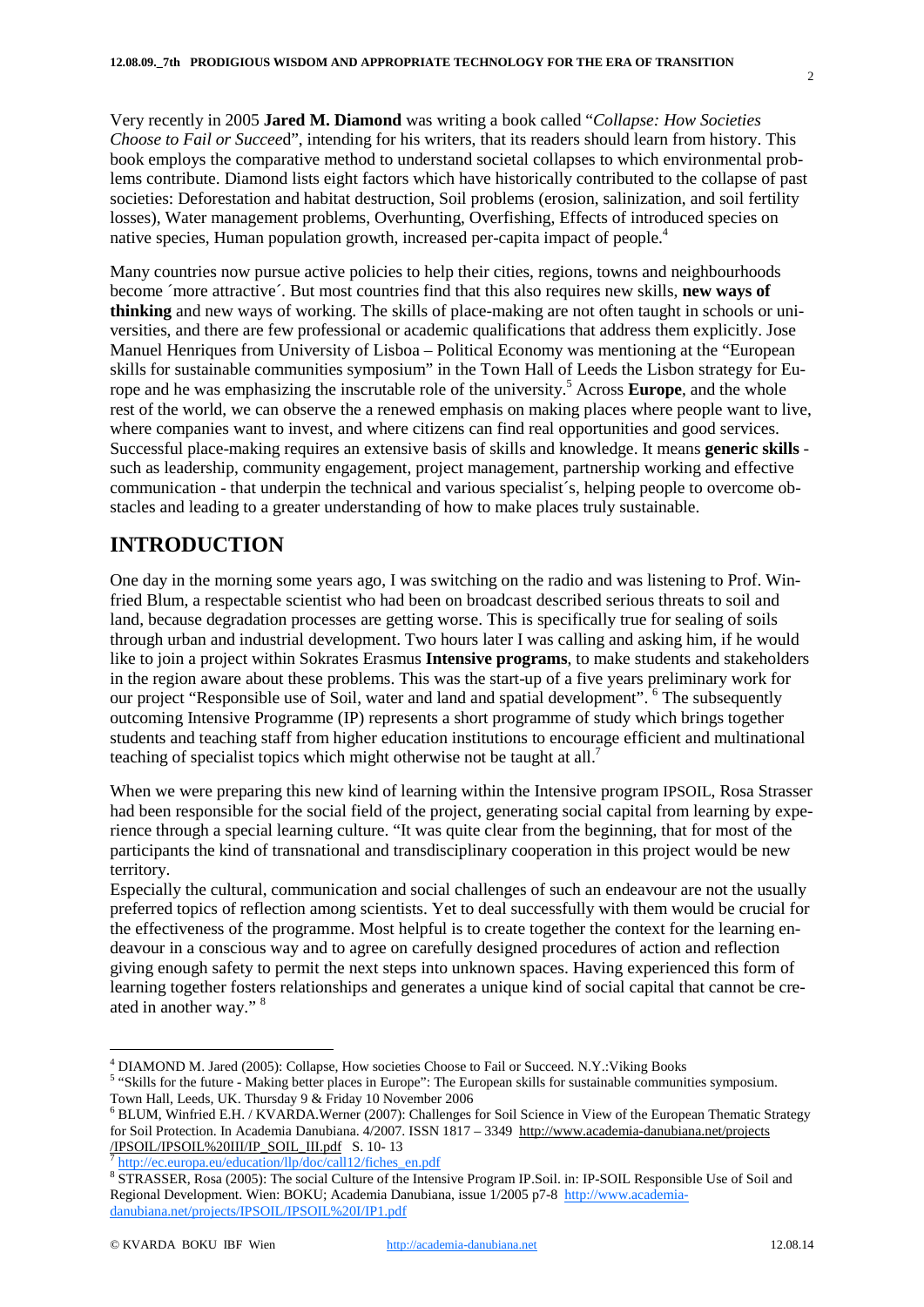One of the real success stories of the European Union are Europe wide **educational programmes**. Europe has become many chances within its´ Higher Educational programmes for obtaining a peaceful and democratic development process inspired by these values and also by Environmental Education principles. <sup>9</sup> Additionally the UN proclaims with the Decade for Education for Sustainable Development from 2005 to 2014 that education will help to develop widespread understanding of the interdependence and fragility of planetary life support systems.

Europeans are in the midst of a profound debate about our vision of the future. Romano Prodi, former President of the European Commission was commenting Jeremy Rifkins´ book [10], when he said: "**The European Dream**" mirrors the European soul, providing us with a clear reflection of who we are and what we stand for and aspire in the new Europe."

The European Dream emphasizes community relationships over individual autonomy, cultural diversity over assimilation, quality of life over the accumulation of wealth, sustainable development over unlimited material growth, deep play over unrelenting toil, universal human rights and the rights of nature over poverty rights, and global cooperation over the unilateral exercise of power.

## **1.. THE PERMACULTURE DESIGN COURSE**

Permaculture is a combination of two words: 'Permanent agriculture'.<sup>10</sup> Mollison says that culture without sustainable agriculture and ethics of the soil cannot survive.<sup>11</sup> For disseminating the idea he was initiating **educational projects** with a very broad spectrum. *´Permaculture is a design system but the engineering principles followed are those of life, for creating sustainable human environments´.* Permaculture has been coined by Bill Mollison and David Holmgren<sup>12</sup> in the mid-1970s to describe consciously designed landscapes which mimics the patterns and relationships found in nature. Mollison has been awarded with the alternative Nobel-award in 1981. He believes that everybody can learn from nature for developing a liveable future. Permaculture is above all a design system which can be used to establish and improve all our efforts towards a sustainable future. The global economy and its intrusive economic thinking and aggressive advertising, is performing an important function in providing consumers for buying more and more. Breaking these barriers is a big challenge for permaculture. In 1995 Bill Mollison was visiting Vienna. I was inviting Bill to introduce his experiences to our students in landscape planning at the University of Natural Resources and Life Sciences. For three days he was staying in my home and we discussed tonight future perspectives of cooperation. As a result of these ideas we established in Austria with a group of ecologists permaculture as an association.<sup>13</sup>

The *Permaculture Design Course* can be considered as a model which requires substantial innovation in technologies, products and services, to satisfy the needs for the poor while being financially sustainable. In permaculture design courses, students learn to work within a wider community through practical design projects, and acquire basic ecological literacy through lectures, thereby gaining the valuable habit of responding effectively to complex, interdisciplinary problems in their own field. These students could mobilize other actors in the future in their urban neighbourhood or village. The result is the harmonious integration of the people and their considerate utilisation of land providing their food, shelter, appropriate energy technologies, intelligent transport needs and socio-economic needs in a sustainable way. 14

There are four pillar policies of ecological, economic, technical and social issues, which designate the main **basic principles** of permaculture.

 <sup>9</sup> PFAFFENWIMMER, Günther was managing the Austrian OECD/ENSI team fostering on ecological awareness raising, dynamic qualities based on project teaching. ENSI-AUSTRIA publications http://ensi.bmukk.gv.at/english/pub\_studies.htm<sup>10</sup> MOLLISON. Bill (1991): Introduction to Permaculture. Tyalgum: Tagari Publications. ISBN 0-908228-05

AU. Holmgren Design Services<br><sup>13</sup> PERMAKULTUR AUSTRIA – "Association promoting a new culture for the soil and land-use and human activities ac-

cording to sustainability and natural values". http://permakultur.net/<br><sup>14</sup> HOLZNER, Wolfgang / KVARDA, Werner (2004): Integrated Land Utilization Nature Conservation and ? / or ? Regional Development. Symposium on Agriculture and Forestry in the Balkan Countries, December 2004, Wien: BOKU . http://www.mpc1.at/download/Kvarda.pdf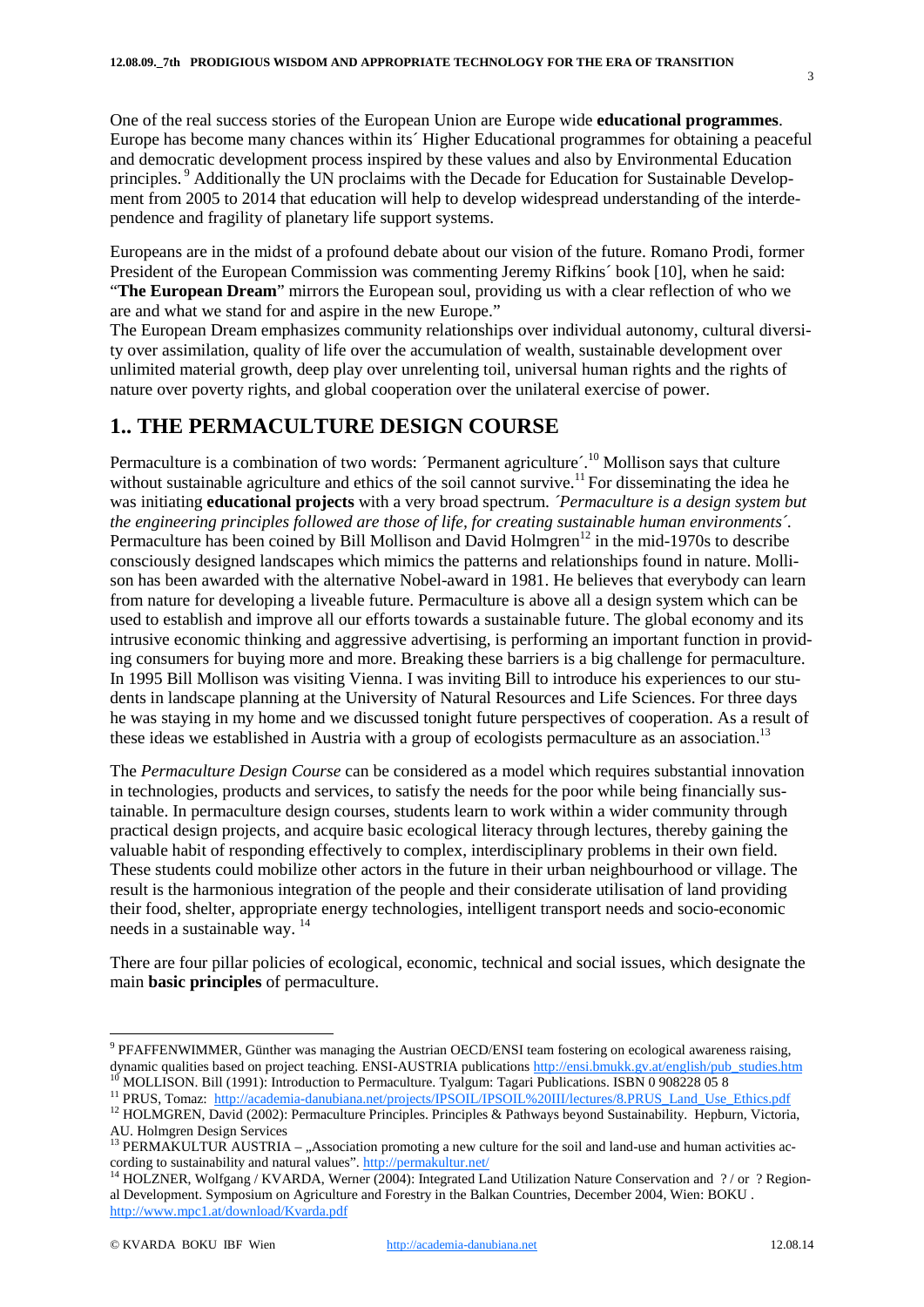- · **Ecological**: The utmost goal of permaculture design means the **diversity** of systems cultivated with a high variety of functional relationships and mutual interactions between various elements. Use and value renewable resources and services, use edges and value the marginal. For instance an ecotone is an edge between two bioregions, creating greater biodiversity. **JuJutsu in ecology** means, adjusting to the natural elements of wind, sun and water etc. of the place by using its potential. Instead of opposing or clashing opponent strength, rather we harmonize with it, using minimal strength by redirecting, deflecting and blending forces. In a solar house we use and value renewable resources like sun rays for warming and natural air condition for cooling.
- · **Economical**: Each element in a system performs multiple functions. Every function is placed in relationship to other elements. For instance water supply is done by collecting groundwater and also water from the roof put into a cistern. In nature **multi-functionality** is the norm. The trunk and branches of a tree hold up the leaves for efficient collection of solar energy, and the sapwood conveys water and nutrients to the canopy, and carbohydrates to the roots. We are designing from patterns to details (zoning, housing, etc.) small scale **intensive systems** and **solidarity economy** with links to nature, social innovation and entrepreneurship.
- · **Technical aspect**: Catch and store energy, produce no waste (refuse, reduce, reuse, repair, recycle) In a house with a circular **metabolism** every output can be used as an input into the system. Household natural waste disposal is regarded as an asset for recycling it in the compost heap.
- · **Social aspect**: Care for the earth, care for the people, set limits to consumption and reproduction, and redistribute surplus. Life on earth is a **self-organizing system** in which the internal organization increases in complexity. <sup>15</sup> Human mankind was developing by an arrangement of cooperation and co-evolution.

## **LEARNING ABOUT TRANSDISCIPLINARITY**

The traditional university with a positivistic approach is prepared for creating scientific knowledge. But real world problems often cut across existing disciplines. Therefore transdisciplinarity offers the prospect of generating the relevant knowledge which implies cooperative research driven by social needs and through mutual learning. By **transdisciplinarity** we mean a new form of learning and problem solving, involving cooperation among different parts of society and academia in order to meet complex challenges of society.

**Transdisciplinarity** requires methods that allow integration of knowledge with respect to four dimensions. $16$ 

- The first dimension involves structure and procedures for systematic linking of knowledge from **different sciences** to establish an interdisciplinary approach.
- The second dimension entails subdivision into different systems and compartments to allow an emcompassing**, holistic consideration** (such as water, air, soil, fruits, animals).
- The third dimension is integrating different qualities of thought indicated by the right and the left brain hemisphere, distinguishes the **complementarity** between intuitive and analytic modes. For mutual interchange between theory and practice, intuition and analysis is considered as a complementary approach.
- · The last case of knowledge integration shifts from methods or methodology to **epistemology**. The different interests of the participants and stakeholders of the course will be discussed in a critical dialogue. It is an evolutionary process to integrate new ideas and concepts into the planning process.

Philosophers call a filter that determines what counts as knowledge an **epistemology**. <sup>17</sup> Our prevailing industrial culture, which is currently reaching a global climax is corresponding with our present forms

<sup>&</sup>lt;sup>15</sup> JANTSCH. Erich (1982): Die Selbstorganisation des Universums. Vom Urknall zum menschlichen Geist. München. Dtv

<sup>&</sup>lt;sup>16</sup> KLEIN, J T / GROSSENBACHER / MANSUY / HÄBERLI / BILL / SCHOLZ / WELTI (2002): Transdisciplinarity, Joint Problem solving among Science, Technology and society. An effective Way for Managing Complexity. Basel-Boston+Berlin: Birkhäuseret al., p. 242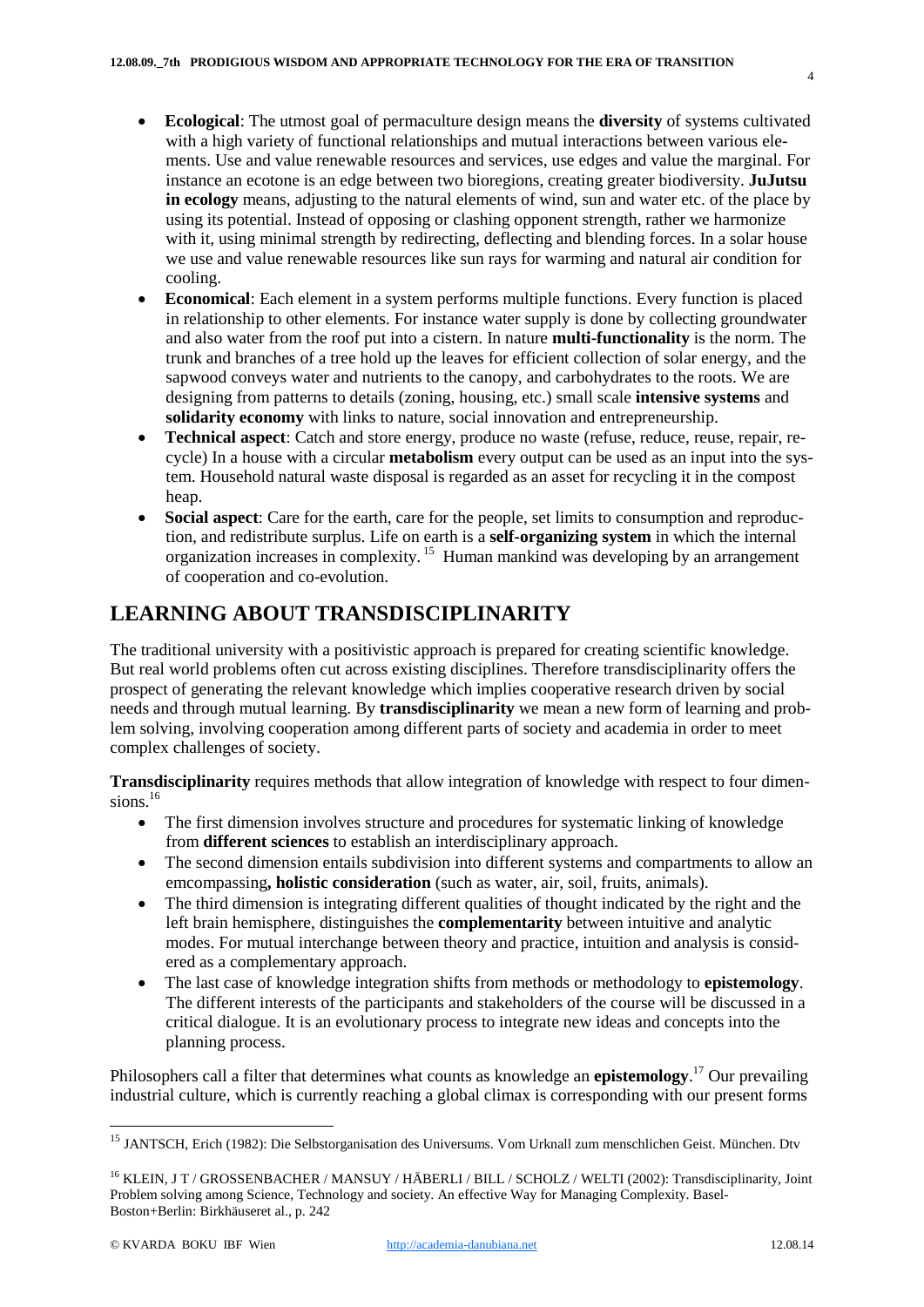of cultural landscapes, industrial agriculture, fossil architecture and townscapes, engineering and industry, derived from the design epistemologies incompatible with nature´s one. If human mankind do not succeed in counteracting and reversing negative tendencies within a reasonable time, many of them will become irreversible. Therefore we have to consider large-scale perspectives that provides a culture with a high value system, which reflects long-range ecological realities.

Our current science production and administrative system is based on discipline-based department structures and therefore very insufficient. "Society has problems, whereas universities have departments."<sup>18</sup> This aphorism illuminates some of the current problems in knowledge production. Most major contemporary problems do not call for a fancy scientific solution, requiring additional research. They call for responsible and rational behaviour among an educated population. Therefore transmission of existing knowledge creation is necessary.19 In this context the epistemic basis of the knowledge at work must be understood. The concept of an architecture of knowledge is helpful for ordering different types of arguments and reasoning inherent in transdisciplinary processes. 20

## **ARCHITECTURE OF KNOWLEDGE INTEGRATION**

There are many discussions going on describing the approach to nature, should it be more human oriented or nature oriented. Tomaz Prus covers this issue at an IPSOIL meeting, "the anthropocentric (utilitarian, shallow even technocratic) approach is cost-benefit oriented accounting natural resources. This biocentric approach is based on supposition that each part of the nature and the nature as a whole have an intrinsic value, a value by itself, which is independent from actual or potential human benefits."

An analysis of the rapid change of landscape inventory requires ordering the different types of arguments and reasoning inherent in **transdisciplinary processes and knowledge integration.** The respective architecture thus distinguishes between **understanding** (*verstehen*), **conceptualizing** (*begreifen*), and **causal explaining** (*erklären*).

- · For **understanding** any case of a real-world problem within its history, constraints, dynamics, the empathy accompanied by implicating epistemology of feeling, pictorial representation in memory and intuitive comprehension. For identifying the problem, goals objectives and aims have to be defined.
- · At the second level is the **conceptual** model of the real world, being able to predict the results of actions taken in the problem solution. The key for successful work at this stage is synthesis and integration, organized by methods of knowledge integration (Life Cycle Assessment, Future Search workshops etc.)
- · The third level is the application of a model by the causal **explanation** of the real world based on arguments arranged by propositional logic. Methods of the Territorial spatial planning as a ´empowering dialogue´ should than harmonize the complexity of alternatives, that arises from the interaction among different agents at different territorial levels and recognizes the 'interests', ´reasons´ and ´motives´ underlying their ´rationalities´ and strategic conduct.

## **2.. PERMACULTURE METHODS**

Permaculture deserves a high profile because its design approach is fundamental in any problem solving situation. Andrew Goldring is describing in "Permaculture Teacher´s Guide" the methods for permaculture design courses. The practical skills, such as gardening, forestry, landscape design and so on, can be the ones which people already have. In the respective case of the community workshop in Aspern Seestadt we will integrate the public in community design issues and enhance their understanding of new strategies.<sup>21</sup> The course proceeding will consist of a mixture of methods which are suited to different learning styles: verbal, discussions, seeing examples, practically by doing it.<sup>22</sup>

<sup>&</sup>lt;sup>17</sup> VAN DER RYN, Sim / COWAN, Stuart (1996): Ecological design. Washington D.C. \* Covelo, Cal.: Island press, p.8<br><sup>18</sup> I.c.: KLEIN et al. (1996). p.150<br><sup>19</sup> SCHARMER, Claus, Otto (1996): Reflexive Modernisierung des Kapi

Verlag für Wissenschaft und Forschung http://ottoscharmer.com/<br><sup>20</sup> I.c.: KLEIN et al. (2002). p.243<br><sup>21</sup> I.c.: VAN DER RYN (1996). p.150<br><sup>22</sup> GOLDRING, Andrew (2000): Permaculture TEACHERS' GUIDE. Permaculture Association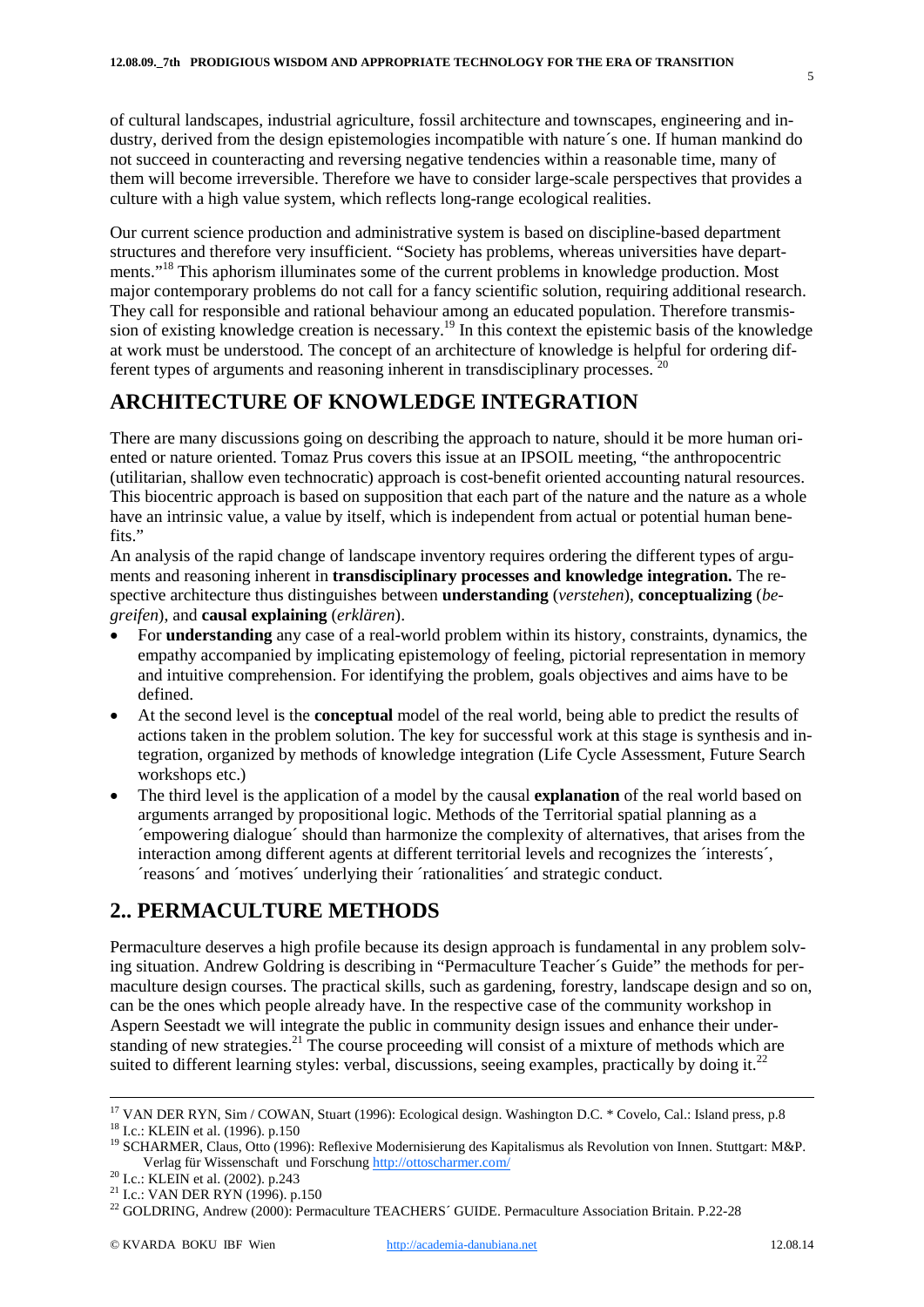- *+ Understanding* the case Problem identification: writing case studies and papers, excursion
- + *Conceptualizing* through synthesis by methods of knowledge integration: lectures, Future Search conference,
- + *Causal explaining* based on arguments generation of alternatives: community design workshop
- *+ Evaluation* of different alternatives and choosing a solution
- + *Implementation: Dissemination and exploitation* strategies for the city of the future

## **2.1.. UNDERSTANDING THE CASE**

The deep meaning of permaculture is not a pure scientific discipline; it is the epistemic basis of combining prodigious wisdom of the past with appropriate knowledge of present social, ecological, technical and economic issues. We should reconsider the potential of vernacular architecture and urban design of the past, often embodied with an intimate knowledge of the locality, climatically and cultural, optimising the local environment, through the manipulation of the site, the forms of the building and organisation of external space. Participants of Permaculture Design courses strive to learn for maximising resources, producing or saving energy, eliminating waste by reconnecting unused products back into the system through the accent of careful planning. Finally we can say it is a patterned approach and ethical method for designing systems to meet human needs which are accessible to all. <sup>24</sup>

At the beginning we have to **identify the problems**. This means formulating the goals, objectives and aims of the project. We also have to consider constraints, measures of effectiveness and identification of stakeholders. 25 "The key epistemology of cognition on this level are: synergy of understanding and empathy, feeling, pictorial representation in memory and intuitive comprehension."<sup>26</sup> If we are sensitive to the nuances of the place, we can inhabit without destroying.27 **Observation** is the fundamental skill required to permaculture. During our courses we were experiencing a high variety of different know how and practical experience from the participants in relation to visual perception. We can assume that people with diverging education have a different approach within their own personalised ´paradigmatic field´. This needs a heterogeneous and critical approach during the design process.

Ecological design begins with the intimate knowledge of a particular place.<sup>28</sup> At the beginning we have to analyse the locality, the identity of the place - *<u>genius loci*</u> -, the local specific characteristics radiesthetical lines - and in particular we have to dispute about local knowledge and oral history with the local people. The collective memory of people who live in the neighbourhood provide experience of soil, vegetation, crops, and weather which is necessary for the design process.

**Wang Shu** has been decorated with the Pritzker architecture award this year, he lamented about the rapid development of Chinese cities and the break-down of traditional building structures as tools of profitmaking. Instead of this he appreciates the local culture and the small sized local handicraft vernacular values. Villages, he says are conserving much better the essential values than mega cities.<sup>29</sup>

The Austrian architect Bernard Rudofsky the author of ´**architecture without architects**´ manifests in his book here his genius for seeing and explaining the meaning of vernacular architecture. Prodigious built up structures of former times, like vernacular architecture "goes to the roots of human experience and is thus of more than technical and aesthetic interest. Moreover, it is architecture without a dogma", states Rudofsky.<sup>30</sup> Vernacular architecture is a category of architecture based on localized needs and construction materials, and reflecting local traditions. The vernacular is much more than a style; it is a code of good manners that has no parallel in the modern urban world.

<sup>&</sup>lt;sup>23</sup> I.c.: KLEIN et al. (2002). p.246<br><sup>24</sup> ENGELHART, Reinhard (2011): Requirements to a sustainable agriculture. http://www.umweltbildungnoe.at/upload/files/FOCUS/Engelhart\_nachhaltige%20Landwirtschaft.pdf<br>
<sup>25</sup> I.c.: KLEIN et al. (2002). p.246

<sup>&</sup>lt;sup>26</sup> I.c.: KLEIN et al. (2002). p.243<br><sup>27</sup> I.c.: VAN DER RYN (1996). p.57<br><sup>28</sup> TREBERSPURG, Martin (1994): Neues Bauen mit der Sonne. Wien, New York: Springer<br><sup>29</sup> In: Der Standard vom 26.Mai 2012. WANG SHU "Der Entdecker

 $30$  RUDOFSKY, Bernard (1977): The Prodigious Builders. London: Secker & Warburg.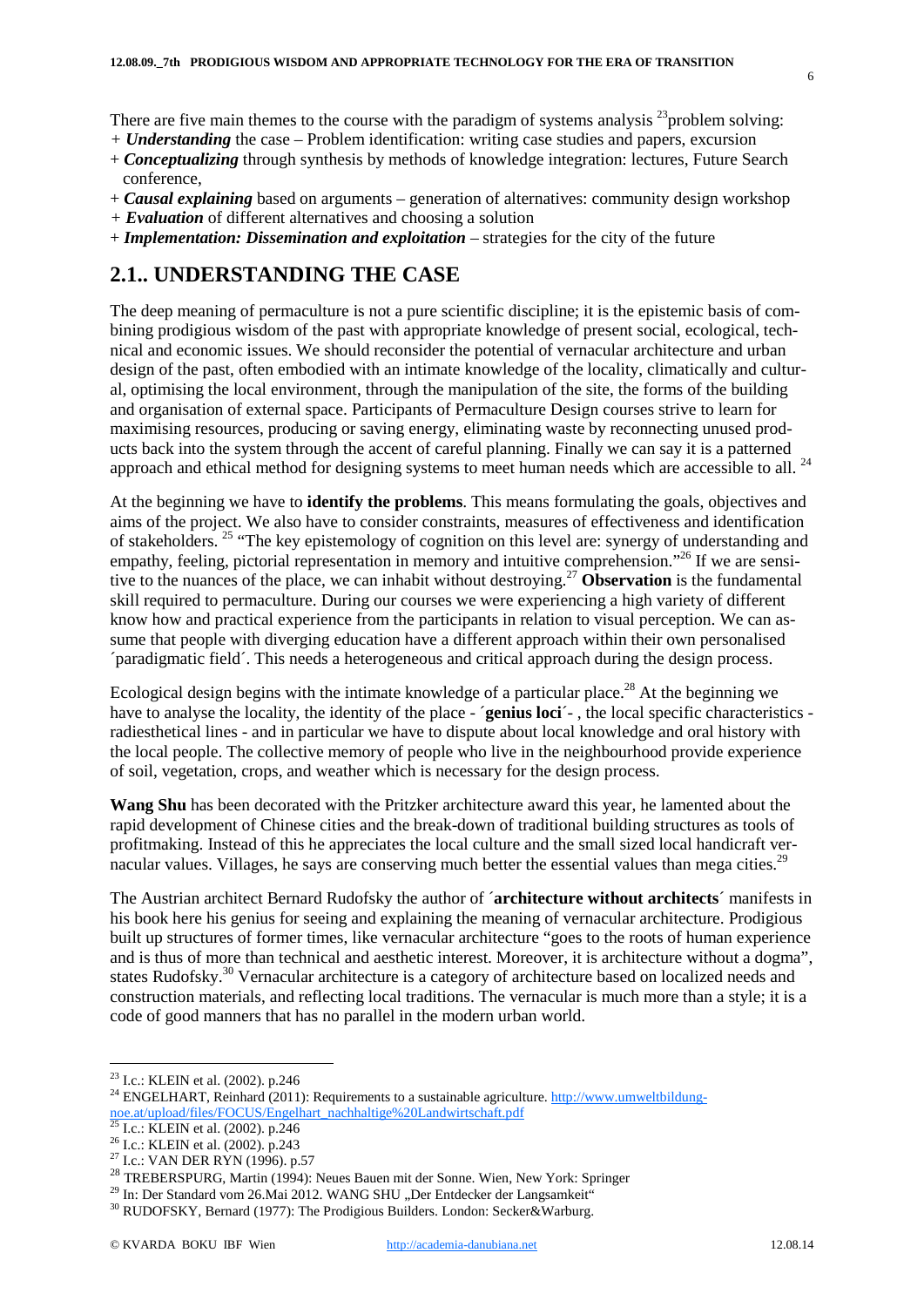The elements of graphic design in **vernacular architecture** and open spaces are suitable in a timeless way for any design-repertoire. "The future of vernacular architecture looks none too bright; it is caused by concern with the rapid loss of those traditions that for ages had imprinted an unmistakable identity on the land and its people." 31 Vernacular architecture is a category of architecture based on localized needs and construction materials, and reflecting local traditions. Vernacular architecture of torrid zones were rich in ingenious cooling devices, windscopes were cooling the breeze in the street, vertical green architecture, unfurling sun sails in the atrium, and finally the pergola with an awning is a three dimensional pavilion without walls and ceiling.

Let us compare the characteristics of **conventional and ecological design** that illustrates the necessity of knowledge integration. Conventional design relies on fossil fuels or nuclear power, it consumes natural capital and standard templates are replicated all over the planet with little regard to culture or place. On the other hand ecological design lives of ´solar income´, responds to the bioregion and solutions grow from place.<sup>32</sup> Until recent times the prevailing architectural design and spatial planning epistemology considered built up and geographical areas as technical, social and economic entities for classifying, profitable use and exploiting. "For our purposes, let us define design as the intentional shaping of matter, energy, and process to meet a perceived need or desire. Design is a hinge that inevitable connects culture and nature through exchanges of materials, flows of energy, and choices of land use." $33$ 

Since the 60s and 70s of the last century people became aware of fossil and nuclear disadvantages.<sup>34</sup> Especially in the U.S. and U.K. outstanding personalities were starting to disseminate new ideas of a solar culture. Peter Harper and Godfrey Boyle were influencing the discussion in Austria with their publication ´Radical Technology<sup>-35</sup> and most of all with an impressive exhibition in the Centre of Alternative Technology (www.cat.org) Machynlleth, Wales.

**Peter Harper** has been writing and teaching about sustainability for many years. In his view the principal aim of permaculture is to help humanity through the 21st century by **developing models of efficient, materially lean but culturally rich modern living**. A great part of this will come about by training a proportion of the people in the richer parts of the world to reduce their ecological footprint down to 20%, perhaps less, of the prevailing levels, not just by technology but by much deeper und subtler changes in culture, lifestyle, tastes and organisation.

Example: Having showers instead of baths could save 15% of your water. If you have a car you will never get to 20%. Assuming you get 90% of your food from elsewhere, diet and purchasing policy will have a far greater effect on your footprint, and the take-up of new dietary and food choice ideas is likely to be far, far higher than growing more of your own. Basically you eat less meat, less processed stuff, eat organic wherever possible and support local growers. Generally speaking, in any one area of sustainability – energy, water, waste, transport etc. – you can reduce your ecological footprint by 10 or 20% with very little effort or cost. 36

A Technological revolution does not result generated by new techniques, but much more through human beings who take the occasion. This is how any technological, social, economic change happened.<sup>37</sup> Of course, first they ignore you, then they laugh at you, then they fight you, then you win (Mahatma Ghandi). Hermann Scheer is describing advantages of a new solar world economy which relies on renewable energies. He compares the exaggerated different flows of energies between fossil/nuclear and renewable energies, so that a disposition of different links for solar resource values get

<sup>&</sup>lt;sup>31</sup> I.c.: RUDOFSKY (1977): p. 276<br><sup>32</sup> I.c.: VAN DER RYN (1996) p.26<br><sup>33</sup> I.c.: VAN DER RYN (1996) p.8

<sup>34</sup> WEISH.P / GRUBER E.(1975): Radioaktivität und Umwelt. Stgt. Fischer Verlag

http://homepage.univie.ac.at/peter.weish/schriften/Radioaktivit%E4t&Umwelt%201975%20Kopie.pdf<br><sup>35</sup> BOYLE, Godfrey / HARPER, Peter (1976): Radical technology. London: by Undercurrents Limited.

 $^{36}$  HARPER, Peter (2000): What? Car Maintenance in a Design Course! In: I. c. GOLDRING (2000) S.36-42<br><sup>37</sup> SCHEER, Hermann (1999): Solare Weltwirtschaft. Strategie für die Ökologische Moderne. München: Antje Kunstmann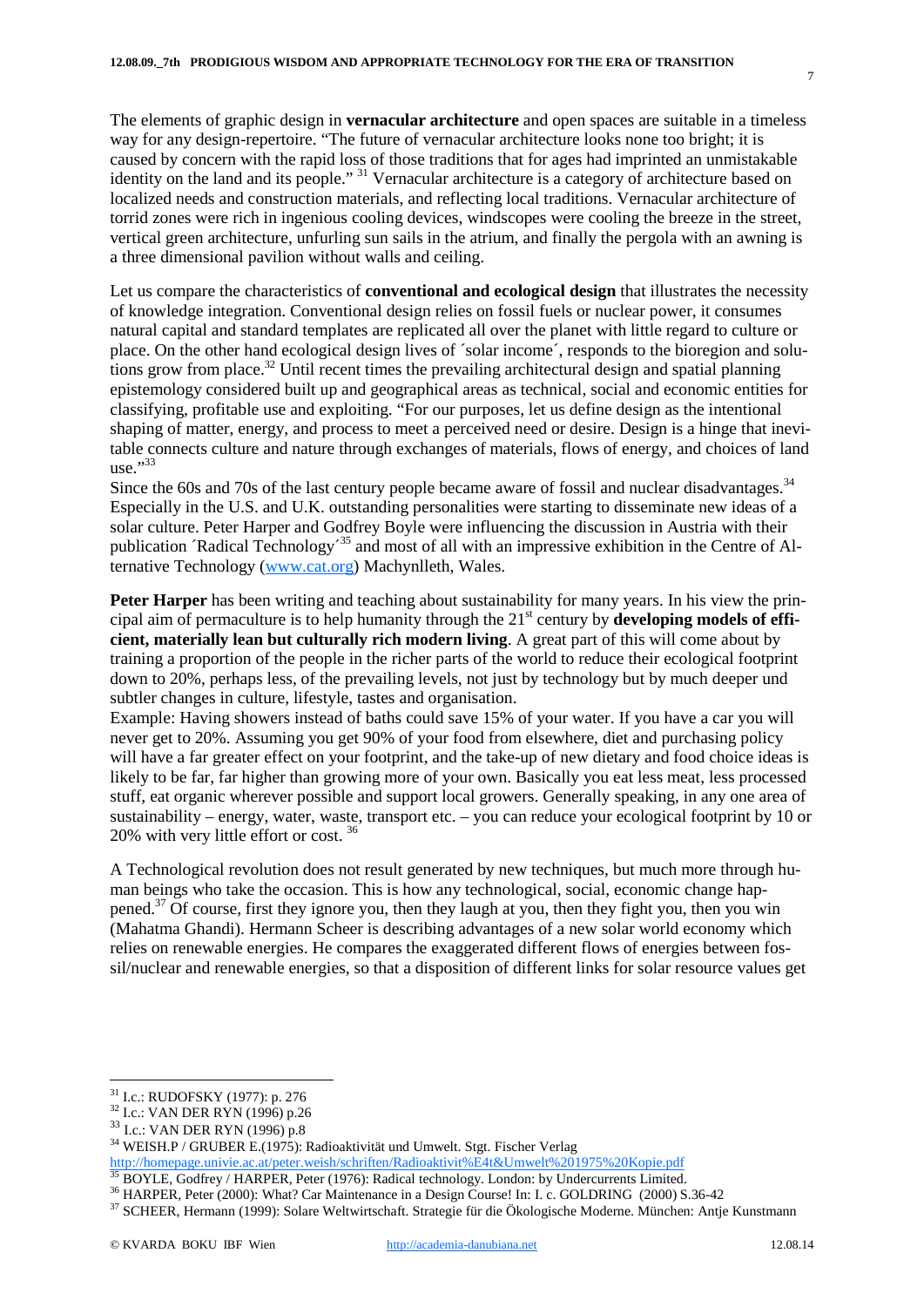visible. 38 But most of all we have to think about a deep change of our lifestyle with a high sense of responsibility for achieving the priorities of a 1,5 Kilowatt society. 39

Considering our design course with students from ten different countries in Aspern Seestadt, we need **awareness raising** for explaining a new lifestyle. Boris Mihatsch a psychologist was asking the question at our PDC-AS Kick off meeting in July 2012: How is it possible to raise awareness of people so that they start trying to minimize their ecological footprint? He was describing the situation:

- Many people know that there needs to be done something but don't do it
- Some people even want to do but don't have the tools to do it or don't know how.
- Many people are lazy: It is much easier to go to the supermarket nearby than to do something

So attitude formation of people can be changed through learning processes. As an example he was explaining an interesting attempt from a fusion music festival with hundreds of people: "Gratification for collecting garbage in combination with information" (e.g. "Please collect bottles separately from the rest of the garbage.") People were surprised: Why gratification? Because for many people there needs to be an impulse (like a critical mass) to act contrary to those actions they learned all their life.

## **2.2.. CONCEPTUALIZING METHODS OF KNOWLEDGE INTEGRATION**

At the second level a shift occurs from a holistic real-world perspective, at the first level, to a system model level. In the middle level, synthesis is an important step for establishing methods of knowledge integration. But for sustainable development the need is more for appropriate philosophy than the appropriate technology.<sup>40</sup> Therefore we need a new paradigm in planning and design. Weisbord for example, describes a kind of idealistic planning and interactive processes of learning, empowering, democratizing and partnering. Within the functioning of **future search conferences** he shows how to increase everybody´s power at all levels, sharing information and fostering learning processes. The creation of renewable energy policy in a bottom up process needs a balanced horizontal flow of power, which is based on three horizontal power processes: learning, dialogue and action, states Weisbord.<sup>41</sup>

- First **learning** means understanding the realities and the possibilities, for creating basic goals for the period of ten years and beyond for the long term vision.
- Second within a **dialogue** selecting and debating priorities for examining the present realities and possibilities by organizing all stakeholders in the planning process. We have chosen the methodology of a search conference to explain the nature of the conference as a new planning process, and we will bring people together with diverse interests to create shared vision, innovation and collaborative action and do joint planning. For developing common ground with the participants we will introduce mind-mapping as a strategy for learning and note taking. <sup>42</sup>
- · Third making choices within active participation for **action** and a search for options to move toward a solution, from everybody (municipalities, civil sector, etc.) accepted.

The design of a search conference provides a way to enable all the participants to develop a picture of the whole situation that affects their purposes. Prof. Borislav Stojkov was initiating at the IPSOIL Kick-off meeting in Neusiedl am See in 2007, the concept of a "**Soil use pentagon**". He is explaining "Planning and land administration are the result of rational societal behaving, spurring the **pentagon**  (people, economy, property rights, governance, soil) as the complex and dynamic system by their actions, with all positive and negative feed-back loops between key factors, and its´ meaning for the future of transitional societies. As a result all other factors will change their position and meaning in the system. "If the soil will be the victim, the ultimate victim will be the people."

 <sup>38</sup> SCHEER, Hermann (2010): Der EnergETHISCHE IMPERATIV. 100% jetzt: Wie der vollständige Wechsel zu erneuerbaren Energien zu realisieren ist. München: Antje Kunstmann. P.85

<sup>39</sup> DÜRR, Hans-Peter (2003): Die 1,5 Kilowatt- Gesellschaft. Intelligente Energienutzung als Schlüssel zu einer ökologisch nachhaltigen Wirtschaftsweise. Global Challenges Network (vgl. die 2000w-Gesellschaft,

http://de.wikipedia.org/wiki/2000-Watt-Gesellschaft Stadt Zürich!)<br><sup>40</sup> REES, William E. (1998): Understanding Sustainable Development. In: HAMM, Bernd / MUTTAGE, Pandurang<br>K.(1998): Sustainable Development and the Future

<sup>&</sup>lt;sup>41</sup> WEISBORD, Marvin R. (1992): Discovering Common Ground. San Franzisko, Berrett-Koehler Publ. p.177<sup>42</sup> How to make a mind map  $\frac{\text{http://www.youtube.com/watch?v=v8 H42Z9wxA}}{\text{http://www.youtube.com/watch?v=v8 H42Z9wxA}}$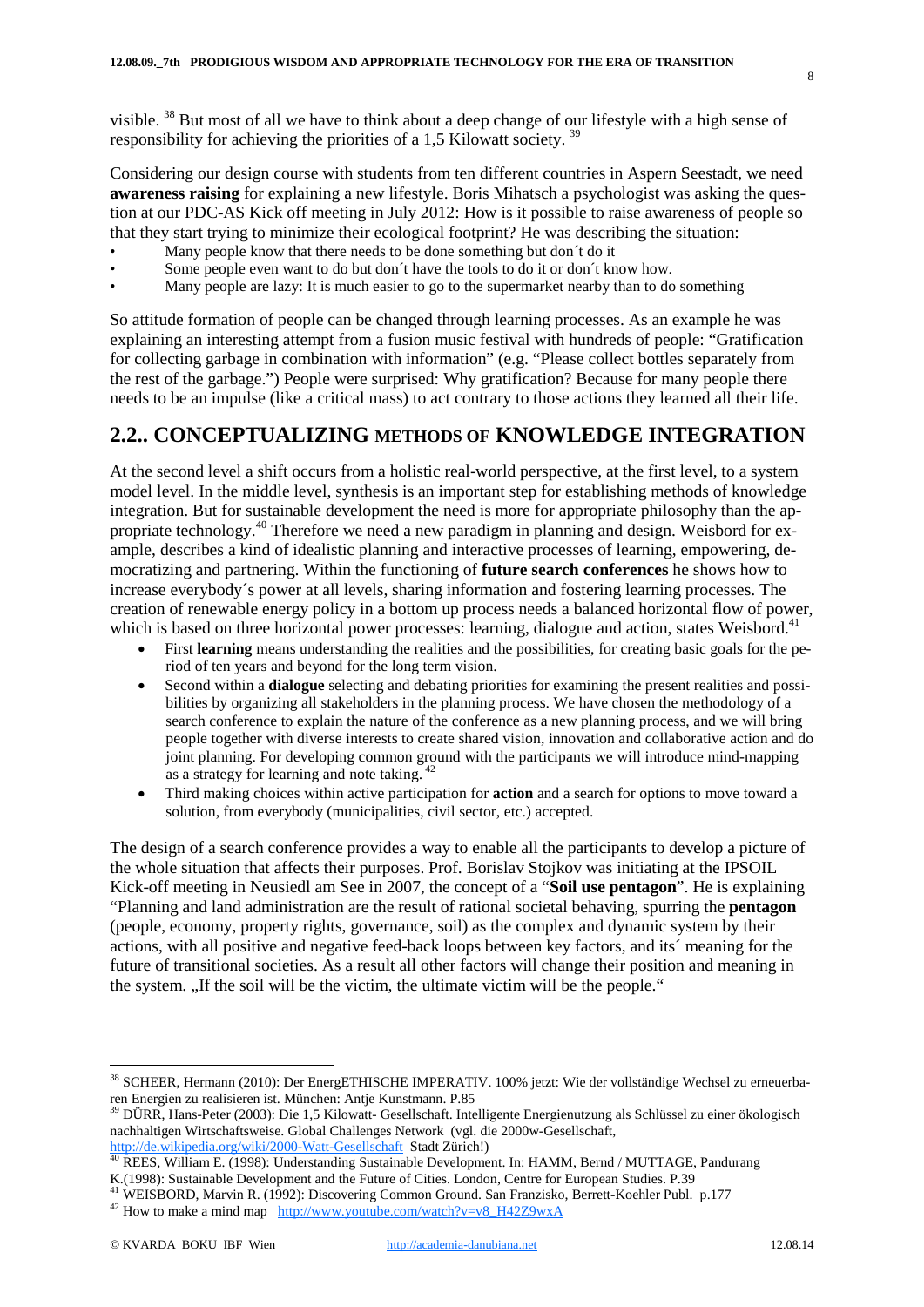#### **2.3..EXPLAINING PATTERNS FOR THE CITY OF THE FUTURE**

Finally on the third level it is the **epistemic** of causal explanation based on arguments. The knowledge of an appropriate response to climate and vernacular architecture was fundamental to the planning of many traditional settlements and urban design often embodied an empathic knowledge of the locality

For centuries from ancient times up to modern times of Europe the discipline of **painting** was prestigious as a cumulative discipline. <sup>43</sup> Especially during the Renaissance there was no schism or separation of the natural sciences and fine arts. In the wake of enlightenment the fine arts are in opposition towards nature. For distinguishing the fine arts and science, Goethe said, science is rationality and the fine arts its mechanism. Having said this, any visual-descriptive picture is an important information carrier.

Christopher Alexander<sup>44</sup> laid the foundation with the '**pattern language**', for a new theory of architecture, building and planning. All design and construction can be guided by a collection of communally adopted planning principles called patterns. Pattern language is an explicit set of instructions for designing and building, which defines patterns at every scale, from the structure of the region, the open spaces, to the trellis in the gardens. It is an archetypal language which enables any lay person or group of persons to design any part of the environment for themselves.

In the past all design and construction had been guided by a collection of communally adopted planning principles called here **patterns.** "The pattern language represents a system which allows its users to create an infinite variety of these three dimensional pattern combinations, which we call buildings, open spaces and cultural landscapes. The essential feature which every pattern has is that it forms the basis for the shared agreement in a community." <sup>45</sup> The pattern language indicates a network, spread always from the larger patterns (e.g. region) to the smaller ones, always from the ones which creates structures, to the ones which embellish then those structures. The sequence of patterns represents both a summary of the language, and at the same time, an index to the patterns. Finally this sequence of patterns is also the ´base map´ from which you can make a language for your own project.

Let us now take the Aspern-Seestadt townscape, as an example for a city of the future.<sup>46</sup> When you look through the 'Pattern Language', you will find many patterns relevant to identifiable neighbourhood, accessible green-edible landscape<sup>47</sup> and edible towns<sup>48</sup>, bike paths, positive outdoor space etc. Let us begin by asking how we can build a pattern language for open spaces. A typical pattern might be the ´positive outdoor space´. Outdoor spaces which are merely ´leftover´ between buildings will, in general, not be used.

Therefore: Always place buildings, arcades, trellised walks, so that the outdoor spaces they form are convex in plan.49 The practical procedure which you can use to promote the use of patterns will be guided by a collection of communally adopted planning principles. The collection of formally adopted patterns should be reviewed on the basis of explicitly stated observations and discussions with experts.

## **2.4. EVALUATION of PROJECTS FOR A LOW CARBON SOCIETY**

With systems analysis problem solving, evaluation has a highly significant value in spatial planning. Evaluation procedures have to consider the impact of different alternatives on system goals and stakeholders and this way also finally influence the final solutions´choice. When using the careful ecological accounting in the permaculture it provides an accurate determination of the environmental impacts of design, allowing these impacts to inform the design process.50. **Ecological accounting** begins with a careful choice of interpretation. Typical accounts like indicators cover the type and quantity of ener-

<sup>&</sup>lt;sup>43</sup> KUHN, Thomas S.(1967): Die Struktur der wissenschaftlichen Revolutionen. Fft. Am Main, Suhrkamp. p.172<br><sup>44</sup> ALEXANDER, Christopher et al.(1977): A pattern Language. N.Y. Oxford University Press.<br><sup>45</sup> ALEXANDER, Chris <sup>47</sup> TATSCHL, Siegfried (2009): Essbare Landschaft – Stadt. In: PERMAKULTUR ZERTIFIKATSKURS.<br>http://www.academia-danubiana.net/documents/2010j A.D.6-2010 Permakultur Gruenner 10.02.01.pdf S.51-59

<sup>&</sup>lt;sup>48</sup> Andernach Gärten: "Pflücken erlaubt". <u>http://www.3sat.de/mediathek/?display=1&mode=play&obj=31393</u><br><sup>49</sup> I.c.: ALEXANDER, et al. (1975): p.123<br><sup>50</sup> I.c.: VAN DER RYN (1996) p.82-85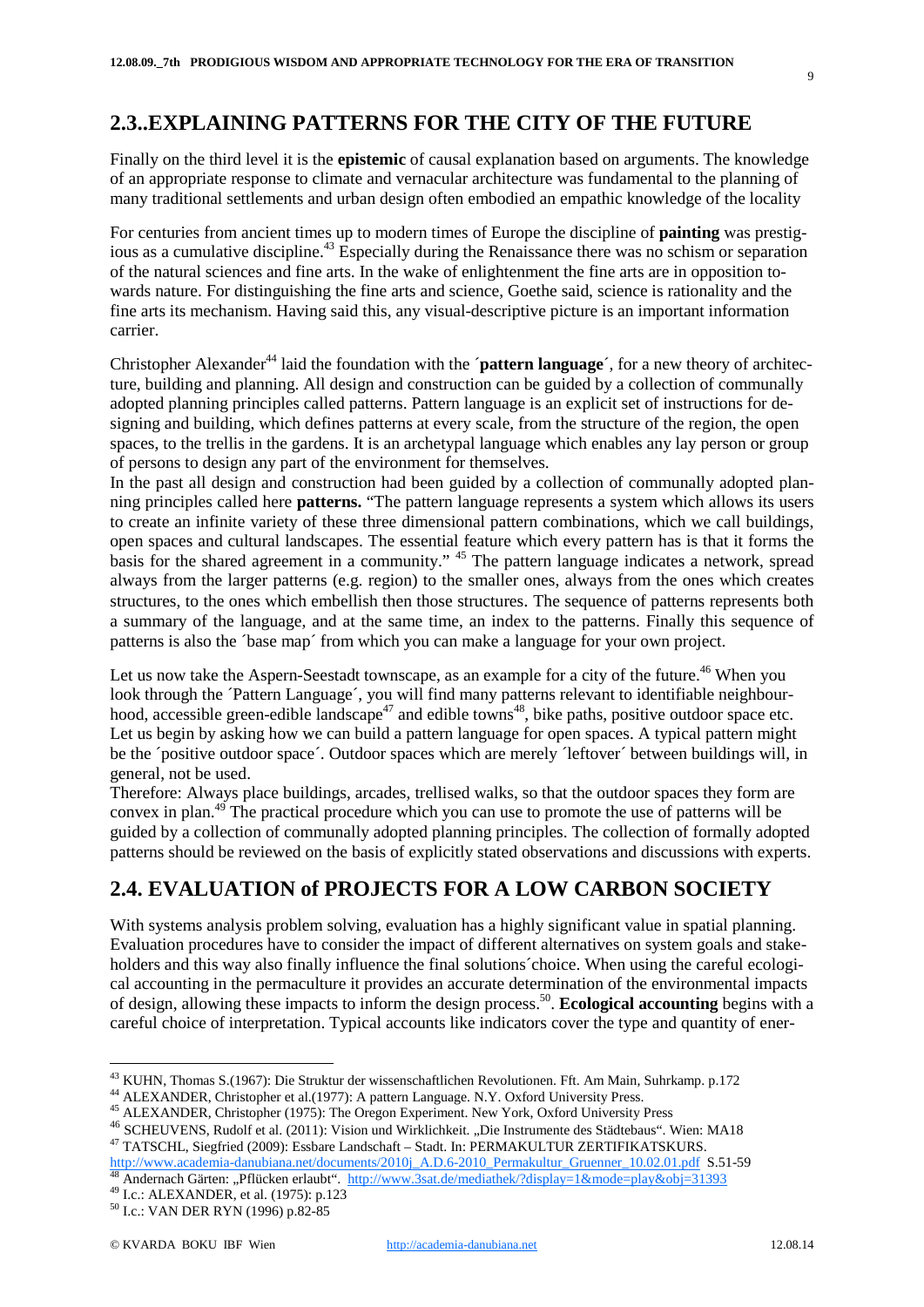gies (e.g. sun, wind, etc.), waterquality, materials/material wastes and land used within a design. If we trace all of the design impacts over its complete history, we are performing life-cycle thinking in its spatial planning context - Ecological design demands that we inquire after everything we use:

- what was sacrificed to create it?
- what harm to people, animals, and nature was caused by its creation?
- can the material be recycled or reused at the end of its useful life in a structure?
- how much energy is used in transporting agricultural products to consumers?
- how much energy is required to manufacture the material and related products?

The very idea of this permaculture design course is to ask the question: What we learn on a regional, municipal and local level about the prodigious wisdom in permaculture. Mollison believes that everybody can learn from nature (and become a designer) for developing a worth living future. The global economy and its entirely pro-growth oriented economic thinking and aggressive ´advertising´ performs an important function in conditioning consumers to become themselves proliferative of this kind of cultural behaviour. Breaking these barriers is a big challenge for permaculture. Wang Shu, the above mentioned Chinese Pritzker prize winner is warning about the endangerment of the building boom. Larg lump development is based on the idea of replacement. Piecemeal growth is based on the idea of ´repair´. This should be the basic and essential argument for the students, getting informed about visions for the future of the city.

The students in the Permaculture Design Course will have all opportunities for elaborating design concepts without any constraint or political exertion of influence. For setting up the ideal of a free society as "a society in which the realm of good traditions have equal rights and equal access to the centres of power" Paul Feyerabend already quoted at the beginning of this text was demanding ´the separation of science and state $\zeta$ , in order for us to achieve the humanity we are capable of.<sup>51</sup> This were sensitive issues at the Architectural symposium "anders als geWohnt" June 3<sup>rd</sup> 2012. Prof. Rudolf Scheuvens the president of the Aspern advisory board had there demanded: "We have to understand Aspern as a laboratory. Its´ an area of an experiment to put regulations into questions". Dietmar Steiner, the director from Architekturzentrum has complemented: "Bureaucracy is not adaptive. There are contradictory regulations. We have to make demands on anarchic and lawless building activities".

If we take the **masterplan** which specifies the future growth of the new city, it prescribes the land uses, functions, heights and other parameters. It creates totalitarian order, but mostly not organic order.52 Christopher Alexander is describing the idea of organic order: "Everyone is aware that most of the built environment today lacks a natural order, an order which presents itself very strongly in places that were built centuries ago. This natural order emerges when there is perfect balance between the needs of the individual parts of the environment, and the needs of the whole. In an organic environment, every place is unique, and the different places also cooperate, with no parts left over, to create a global whole – a whole which can be identified by everyone who is part of it."  $53$ 

By **piecemeal growth** we mean growth that goes forward in small steps,<sup>54</sup> where each projects spreads out and adapt itself to the site and attuned to the nature of the terrain, the trees, the greens and the character of the buildings. Piecemeal growth works to create organic order. Its´ an arcaded path added to connect two buildings, its community gardens<sup>55</sup> instead of lawns, an outdoor room covered by trellis, a café in a sunny corner, canvas roofs which are in harmony with wind and light and sun. Finally if we compare the same budget, we will have a great number of smaller projects with the piecemeal scheme creating organic order versus large lump development with a few large projects.

Once a set of patterns has been adopted by the planning realm for the new city, we may sketch the diagnosis for each pattern in the form of a map. <sup>56</sup> The **principle of diagnosis** explains, in detail, which spaces are alive and which ones are dead. The map has four colours. Let put them in:

10

<sup>&</sup>lt;sup>51</sup> http://plato.stanford.edu/entries/feyerabend/<br><sup>52</sup> Compare the MASTERPLAN Aspern Seestaadt - http://www.aspern-seestadt.at/en/workstyle-lifestyle/master-plan/<br><sup>53</sup> I.c.: ALEXANDER, et al. (1975): p.10<br><sup>54</sup> I.c.: ALEX Krameterhof http://www.youtube.com/watch?v=P3y\_MfZFrGM&feature=related Gartenpolylog (www.gartenpolylog.org), 56 ALEXANDER – Das Oregon Experiment, http://byrd.de/index.php?id=703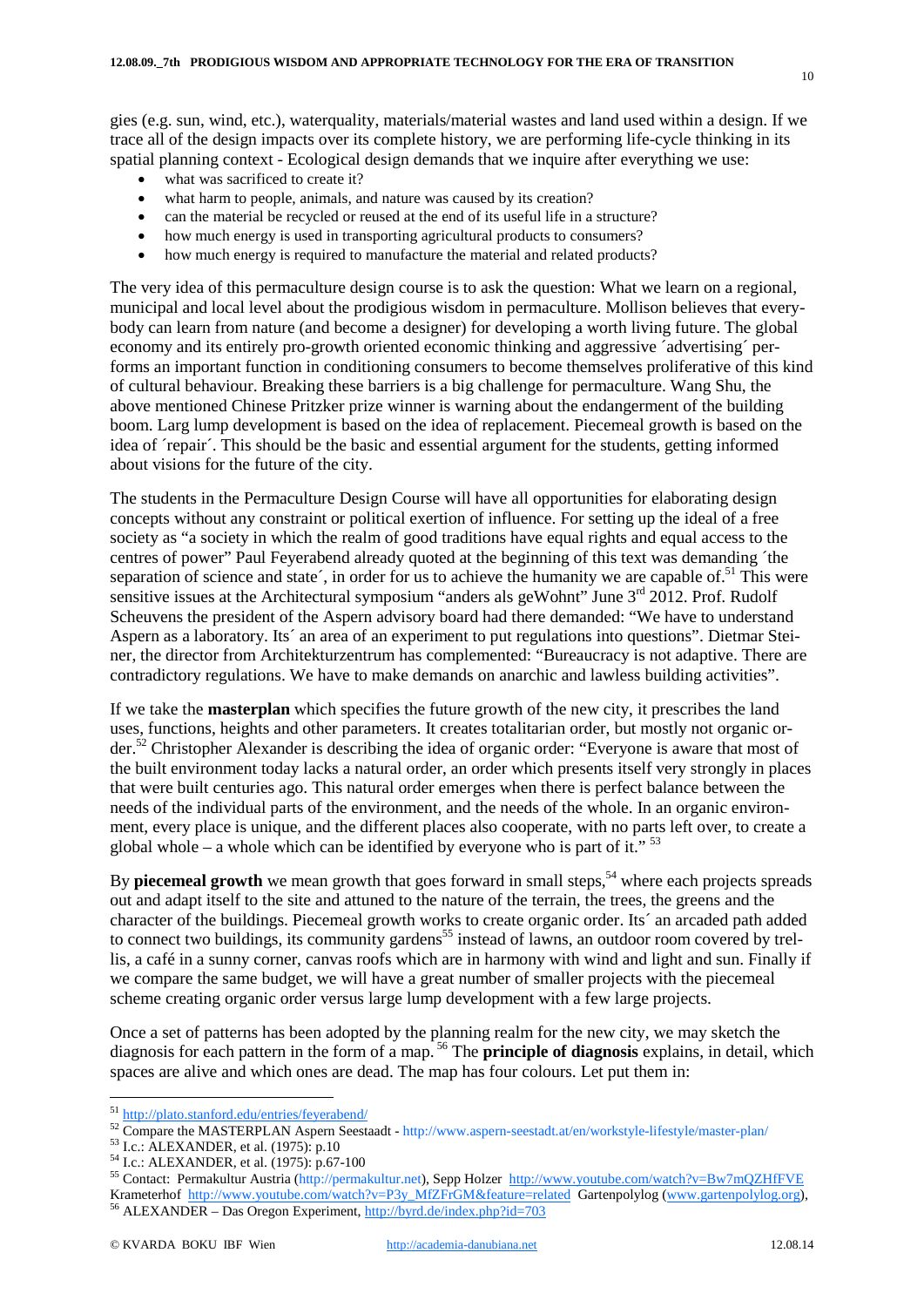- · **yellow** indicates places where the pattern exists
- **orange** indicates places where the pattern very nearly exists
- · **Red** refers to those areas which are virtually unusable
- · and finally **violet** (or red hatching) refers to those areas where the pattern does not exist at all

As an example of the diagnostic map we take ´ **outdoor space, positively designated**´. The areas marked yellow represent outdoor spaces that are good positive zones. The orange areas represent outdoor spaces that require some modification, and the red areas need more substantial repair.

Besides the analysis of the design concept and diagnosis of important patterns, the main focus of the evaluation procedure is represented by: concrete principles, the definition of a transparent implementation process and a manageable number of clearly defined **indicators for measuring progress**:

- How to estimate the <u>demand of energy</u> for residential areas (KWh/person(day)  $57$ ?
- How to increase resource efficiency and promote renewable energy in spatial planning  $58$ ?
- · Evaluation of the share of sealed surface
- $\bullet$  How to develop new markets for <u>agricultural regional prod</u>ucts  $59$
- · How to estimate the ecological footprint of future residents in the new town and region?
- · How to make a diagnosis of important patterns?

Nowadays 80% of the European population of the former 15 EU states live in metropolitan regions and their suburban surroundings. Everybody needs some help to orientate himself. Therefore two conceptions became accidentally more important. First of all the meaning of **identity**, which produces the impression that human beings, political and social institutions are asking, what about the essence of our existence and the question about identity. Our second notion is about the **region**. The dominance of globalisation conveys us much more for another understanding of local and regional issues.<sup>60</sup> For perceiving an interchange of ideas in relation to identity, an empirical study<sup>61</sup> was carried out about future visions of the Rheintal in Vorarlberg. Statements of the inquiry in relation to **identity:** 

- Local identity is a powerful matter for the region and it needs new rituals
- Identification of the space will happen only in cooperation with the community
- we have to induce the region into men's brains (Schindegger)

Christopher Alexander is describing the **metropolitan region** as a pattern, which will not come to balance until each one is small, fractal-like and autonomous enough to be an independent sphere of culture. With regard to the regional metabolism and multifunctional land-use we have to proof the flows of resources, energy and waste, to the scale of the region – akin to the living metabolism on living organisms – which are the fundamental resources that sustain economic life. Multifunctional land use means to substitute the zoning principle of the rudimentary physical separation of urban and rural activities with a mix of patterns, which functions in order to benefit life in all its forms**.** This model of the new metropolitan ´Donaustadt-Marchfeld´ region will create integrated patchworks of residential areas, proximity for all human activities connected with greenways, agriculture, and forestry related to wilderness. $62$ 

## **2.5. STRATEGIES AND IMPLEMENTATION**

With the fossil crisis the whole world is situated somewhere in a borderline situation. Neither political or economic decision makers have shown, that they are able to overcome these difficulties.<sup>63</sup> Hermann Scheer is describing in detail in his book ´Solare Weltwirtschaft´ - strategies for a modern solar age and he is also forming a hypothesis in his second book "Der energethische Imperativ" – 100% renew-

wicklung des ländlichen Raums http://europa.eu/legislation\_summaries/agriculture/general\_framework/160032\_de.htm<br><sup>60</sup> DORNHEIM, Andreas / GREIFFENHAGEN, Sylvia (2003): Identität und politische Kultur. Stuttgart, Kohlhammer

<sup>&</sup>lt;sup>57</sup> EFES – Energieeffiziente Entwicklung von Siedlungen  $\frac{http://www.energieeffizientesiedlung.at/}{http://www.energieeffizientesiedlung.at/}{\text{SCHREMMER, Christof (2011):}$  Sustainable Urban Metabolism for Europe.  $\frac{http://www.sume.at/}{http://www.sume.at/})}$ 

<sup>59</sup> ELER - Förderung der **E**ntwicklung des **L**ändlichen Raums durch den Europäischen Landwirtschaftsfonds für die **E**nt-

Dornbirn, Vorarlberger Landesregierung – Raumplanung. p.4<br>
<sup>62</sup> I.c.: HOLZNER / KVARDA (2004): http://www.mpc1.at/download/Kvarda.pdf<br>
<sup>63</sup> SCHEER Hermann (2002): "Solare Weltwirtschaft-Strategie für die ökologische Modern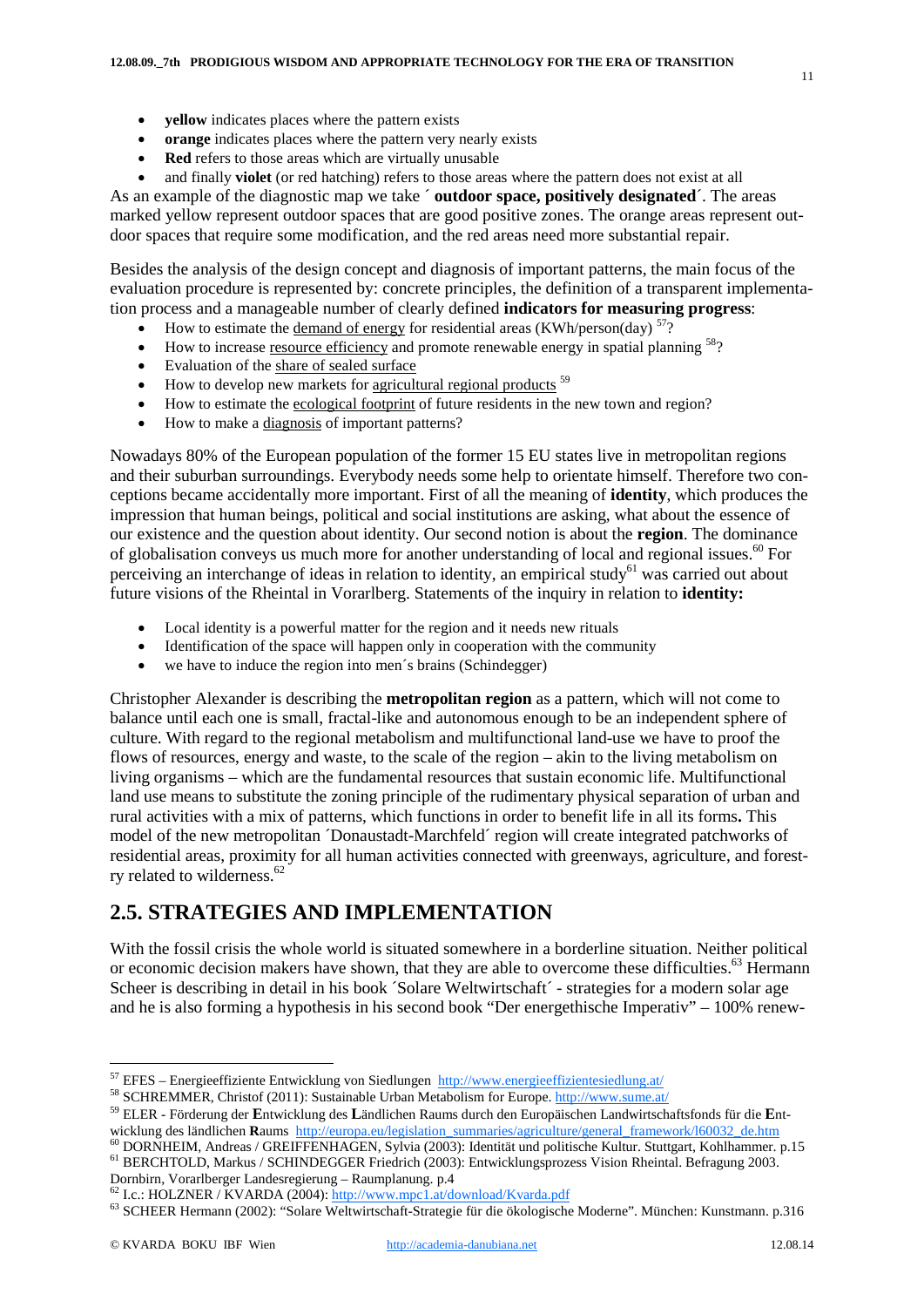ables NOW! – a concept for a political economy of the solar age.<sup>64</sup> Scheer is announcing and making a declaration that agriculture and forestry will not be any more an economic residual, but much more a long lasting institution collectively for national economy.<sup>65</sup>

A solar **employment-society** has to be seen from a different angle in connection with energy and resource structures says Jeremy Rifkin about the proceeding process of automation and elimination of working places.<sup>66</sup> Simultaneously a question of substance will become very important, how we will manage the time beyond our gainful employment. Mathias Greffrath is talking about a three-types-ofterms society (Dreizeit-Gesellschaft) where the people are pursuing one third of the time for gainful employment, one third for voluntary jobs, and finally the allowance of personal needs. <sup>67</sup>

#### **2.5.1.. Strategy for preserving &conserving our existing Living Environment**

**Conservation** slows the rate at which things are getting worse by allowing scarce resources to be stretched further. Unfortunately, conservation implicitly assumes that damage must be done and that the only resource is to somehow minimize this damage. This philosophy was influencing in Austria many village renewal projects in the 70´s and 80´s, when housing insulation projects and decoration of facades and the preservation of natural resources was the primary goal.

Most of the landscapes with high biodiversity" are rural or cultural landscapes. They have been shaped by human activities particularly in agriculture, which was the main factor for the development of the high biodiversity and its maintenance today, to develop sustainable models of **integrated land utilisation.** It is the harmonious integration of landscape and people providing their food, shelter, appropriate energy technologies, intelligent transport needs and their socio-economic needs in a sustainable way.<sup>68</sup>

The objectives of an **ecoregion** of the future will be, elaborating integrated land utilization by developing models, which reduce their impact on the environment and respect natural areas (ecotones - ´crossover of plants´, and bio-corridors). There will be also no contradiction generating economic activities by facilitating environmental technologies and sustainable regional development through job creation. This should be the goal for regional development issues in the Aspern Seestadt in relation to the bioregion Marchfeld. In Aspern Seestadt we will also work on an open space concept with urban farming 69and considering green corridors between the bioregion Marchfeld and Donaustadt. A crossed finger system can demonstrate the regional pattern for the city development plan.

#### **2.5.2.. Strategy for regeneration and repairing**

**Regeneration** is the repair and renewal of the living tissue. This may involve re-creating habitats or implementing renewable energies. It is a form of healing and renewal that embodies the richest possibilities of culture that actively regenerate human and ecosystem health. In Austria the model of an **integrated rural development** program has been applied in many regions and it supports rural infrastructure and village renewal projects. The SUME project "Sustainable Urban Metabolism for Europe**"** gives a lot of remarkable ideas and thoughts about resource efficient urban planning and design, based on the **urban metabolism** approach, the flows of resources, energy and waste, maintaining the urban system. $^{70}$  (c)

The key objective of the Austrian **Sustainability strategy** is to achieve a continuous increase in the market share of products and services with less resource and energy consumption. Particularly in the field of housing the demand for resources and energy in the construction should be reduced and covered increasingly by renewable sources or with increased use of recycled building materials.<sup>71</sup> Ecological accounting includes the loss of abused land, kilowatt-hours of energy, gallons of water, pounds of

 $12$ 

<sup>&</sup>lt;sup>64</sup> I.c.: SCHEER (2010): Der energethische Imperativ.<br>
<sup>65</sup> I.c. - loco citato: SCHEER (2002). p.320<br>
<sup>66</sup> RIFKIN, Jeremy (1997): "Das Ende der Arbeit und ihre Zukunft." Fft.a.M. Fischer. Original publication: RIFKIN, Je

<sup>&</sup>lt;sup>68</sup> I.c.: HOLZNER / KVARDA, (2002)<br><sup>69</sup> DIE ZEIT Nr.43, 20. Okt. 2011. In the midst of the city vegetable gardens are growing. www.urbanfarming.org p.31<br><sup>70</sup> Sustainable Urban Metabolism for Europe <u>www.sume.at</u><br><sup>71</sup> LEB

Austrian Strategy for Sustainable Development. Wien: www.lebensministerium.at p.59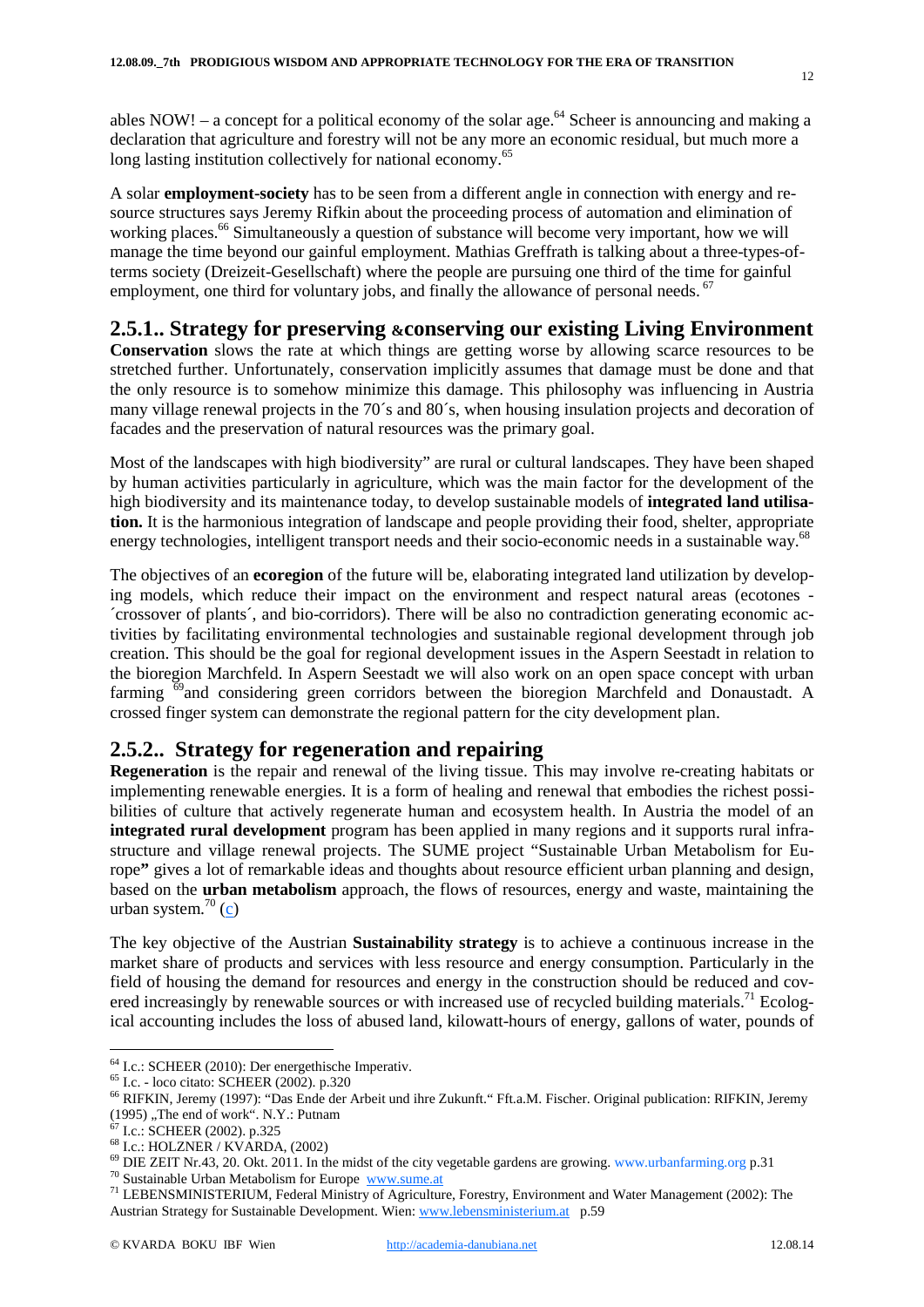eroded soil, and other environmental impacts of a specific design.<sup>72</sup> If we trace all the impacts of a design over its complete history, we are performing a **life-cycle analysis**. For our case Aspern Seestadt it is a tool for making ecologically sound choices. "It reveals the relative impacts of the various stages of economic activity, from resource extraction through manufacturing, distributing, consuming and discarding."<sup>73</sup>

#### **2.5.3.. Strategy for sophisticated stewardship**

To manage our continually changing activities in land use planning, new ´polycentric governing styles´ may support the dialogue between all the stakeholders, in an on-going process to create effective governance toward a ´learning region´ co-affected democrati-cally by everyone.

**Stewardship** maintains natural capital to the systems that ultimately sustain us. Therefore we will stimulate the mutual learning process for sustainable land use, fostering landscape identity and promoting a constructive encounter between persons with contrasting interests. This planning paradigm will take place at the future search conference with the collaboration of the local population, politicians, stakeholders of the region, students and teaching staff. Within this paradigm of planning all kinds of empowering, democratizing and partnering will support our investigations. It requires the careful maintenance and continual reinvestment that a good gardener might practice through weeding, watering, enriching the soil with compost, or adding new varieties.

This option of future has already begun in the transition town of Totnes, U.K. with an active population<sup>74</sup>. The municipality of Vienna has a big chance, is finding itself, at the staring moment of creating the city of the future through the participatory process just in Aspern.<sup>75</sup>

#### **2.5.4.. Dissemination**

Due to continuing the idea of the project we want to disseminate the results of the intensive program to empower a dialogue on a local and regional basis. The learning outcome will be a **comprehensive paper** carried out by each group. Finally the project will end up presenting the best practices of the Permaculture Design Course to the public. In order to do so we aim to address and mobilize as diverse and balanced groups of learners as possible (with respect to age, gender, education, occupation, and income situation etc.), if possible in cooperation with organisations experienced in lifelong learning and the empowerment of stakeholders.

The Web-learning environment will be used for dissemination of the material, group discussions, feedback for teachers as well as portfolio evaluation for students. The study material produced during the IP will be used later in all participating organisations.

## **2.5.5.. Exploitation**

Exploitation consits of ´mainstreaming´and ´multiplication´.

**Mainstreaming** is the planned process of transferring the successful results of the programmes and initiatives to appropriate decision-makers and medias in regulated local, regional, national and European systems. The results of the design course will be summed up and made available for long term target groups (inhabitants of the Seestadt, representatives of the municipality of Vienna, and also municipalities and NGOs´ and universities within the Danube region).

**Multiplication** is the planned process of convincing individual end-users to adopt and/or apply the results of programmes and initiatives. Main target group of the project and its outcomes consists of students (undergraduate and postgraduates) in relevant disciplines. The **decisive intention** is to help the public and multi-stakeholder groups of different professions (students, pedagogues, scientists, politicians, farmers, land owners, learners in adult education and others), who are directly or indirectly involved.

The **participants** of the "Permaculture Design Course" will come mainly from regions of the **Danube** catchment areas. They will transfer the permaculture knowledge and demonstrate good land-use prac-

<sup>&</sup>lt;sup>72</sup> I.c.: VAN DER RYN (1996). p.82<br>
<sup>73</sup> I.c.: VAN DER RYN (1996). p.93<br>
<sup>74</sup> TRANSITION TOWN TOTNES – eine Zukunft mit weniger Öl – Video <u>http://www.transitiontowntotnes.org/</u><br>
<sup>75</sup> ASPERN Seestadt: http://www.aspern-s